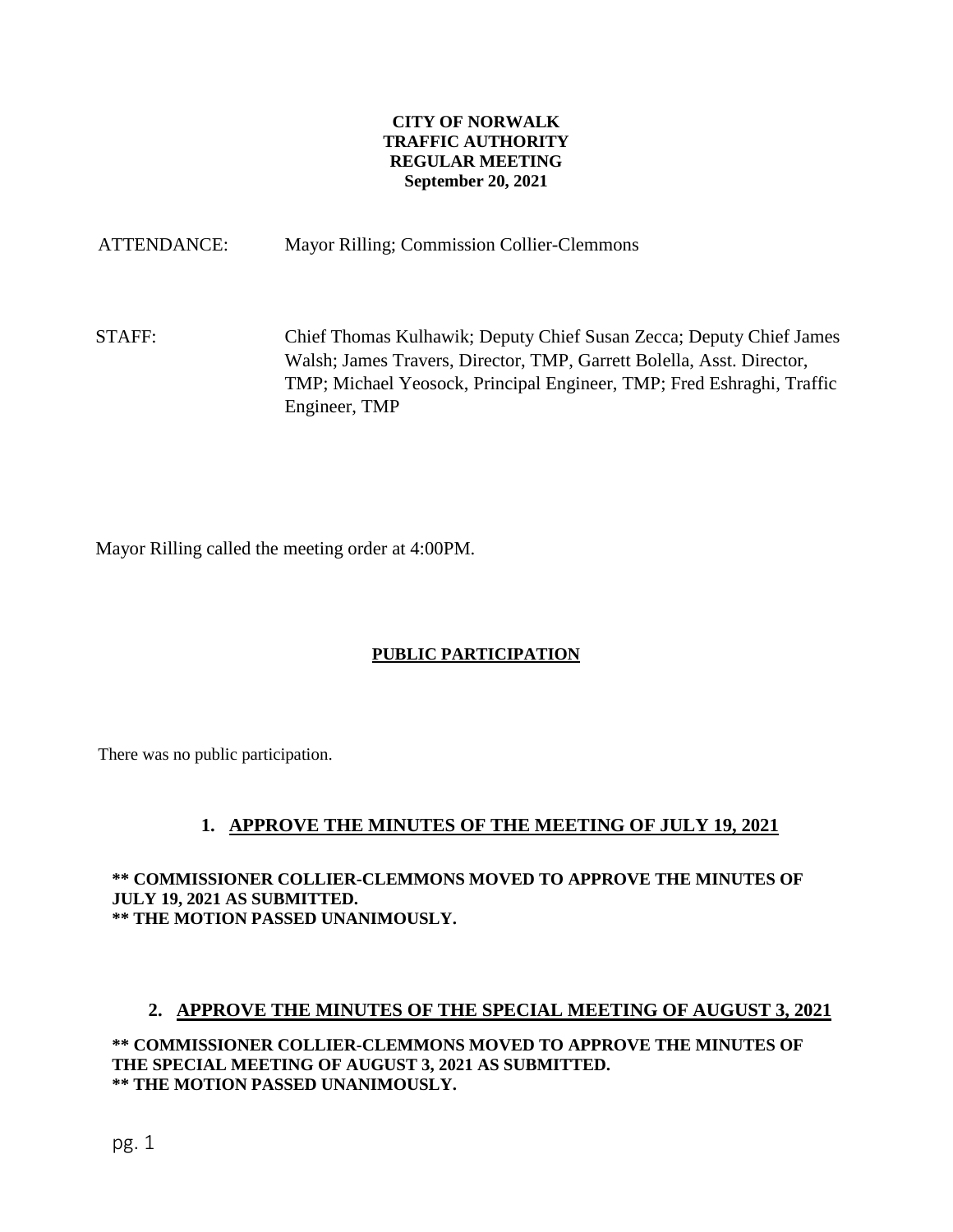## **3. APPROVE THE ROUTE FOR O'NEILL'S 5K RACE TO BE HELD ON SUNDAY, SEPTEMBER 26, 2021.**

A representative from the O'Neil's committee said the race was not held last year due to Covid-19, but it is the same route that was used prior to that and has been approved by the Police Department.

#### **\*\* COMMISSIONER COLLIER-CLEMMONS MOVED TO APPROVE THE ROUTE FOR O'NEILL'S 5K RACE TO BE HELD ON SUNDAY, SEPTEMBER 26, 2021. \*\* THE MOTION PASSED UNANIMOUSLY.**

# **4. APPROVE THE ROUTE FOR THE FAIRFIELD COUNTY WALK TO END ALZHEIMER'S TO BE HELD ON SUNDAY, OCTOBER 10, 2021.**

Ms. Tar of the Alzheimer's Association said for the last 10 years the walk has been held at the beach and this is the first year that we have encountered a question about possibly blocking off one of the roads which has never been done in the past. She said over the last five years we have had 1,500 to 2,000 attendees on the walk route and have never had to shut a road down, and as of today we have 684 walkers registered and don't see the need to shut down a part of Canfield Street. She said that three officers are hired and are stationed at the round-a-bout and one at the beach. Chief Kulhawik contacted Sergeant Gulino and she said she had discussed with the organizers that the fact there is such a large number of attendees with no sidewalks she felt it was unsafe to have the road open and the organizers had said they are expecting over 1200 participants, so she has a concern about that. Ms. Tar asked if hiring a fourth officer for traffic control would help. Mayor Rilling suggested the walkers walk behind a police car which might accomplish the safety level that Sergeant Gulino is worried about. Commissioner Collier-Clemmons said that would be a good compromise and requested that Chief Kulhawik contact Sergeant Gulino to see if that would elevate her concerns. Chief Kulhawik contacted Sergeant Gulino and she said she will work with the organizers of the event to work it out without closing the road.

## **\*\* COMMISSIONER COLLIER-CLEMMONS MOVED TO APPROVE THE ROUTE FOR THE FAIRFIELD COUNTY WALK TO END ALZHEIMER'S TO BE HELD ON SUNDAY, OCTOBER 10, 2021.**

**\*\* THE MOTION PASSED UNANIMOUSLY.**

## **5. APPROVE THE ROUTES FOR THE WILLIAM RAVEIS WALK & RIDE TO BE HELD ON SUNDAY, OCTOBER 17, 2021**

A representative for event said this is an event that has been held since 2015 and goes through several towns and last year was held virtually due to Covid-19. He said currently we have all the local Traffic Authority approvals from the other five towns the race goes through and there are no changes to the routes.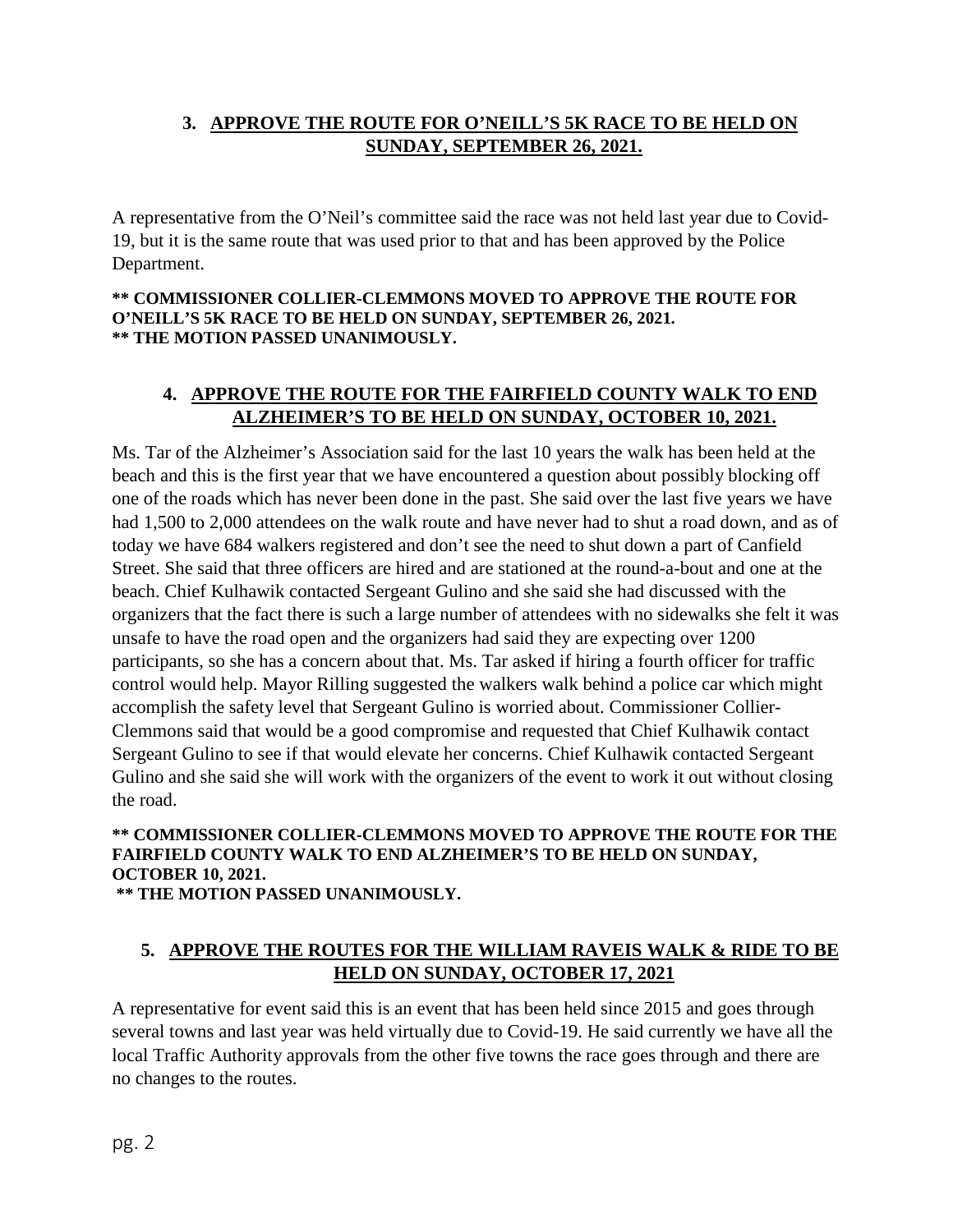# **\*\* COMMISSIONER COLLIER-CLEMMONS MOVED TO APPROVE THE ITEM THE ROUTES FOR THE WILLIAM RAVEIS WALK & RIDE TO BE HELD ON SUNDAY, OCTOBER 17, 2021.**

**\*\* THE MOTION PASSED UNANIMOUSLY.**

#### **6. APPROVE THE ROUTE FOR THE MMRF TEAMS FOR CURES 5K WALK/RUN TO BE HELD ON SATURDAY, OCTOBER 30, 2021.**

Mr. Yeosock said this event has been held in the past and they used variable message signs and will continue to the same this year and is the same route as what has been used in the past. Chief Kulhawik said the Traffic Unit had no issues with the plans.

### **\*\* COMMISSIONER COLLIER-CLEMMONS MOVED TO APPROVE THE ROUTE FOR THE MMRF TEAMS FOR CURES 5K WALK/RUN TO BE HELD ON SATURDAY, OCTOBER 30, 2021.**

**\*\* THE MOTION PASSED UNANIMOUSLY.**

# **7. APPROVE THE ROUTE FOR THE LIGHT HOUSE 3 MILE RUN TO BE HELD ON SUNDAY, OCTOBER 2, 2021.**

#### **\*\* COMMISSIONER COLLIER-CLEMMONS MOVED TO APPROVE THE ROUTE FOR THE LIGHT HOUSE 3 MILE RUN TO BE HELD ON SUNDAY, OCTOBER 2, 2021. \*\* THE MOTION PASSED UNANIMOUSLY.**

## **8. APPROVE "NO PARKING ANYTIME" ALONG THE INNER CIRCLE OF THE CUL-DE-SAC LOCATED ON RICKEY LANE.**

Mr. Eshraghi said there are some issues on Rickey Lane around the inner circle of the cul-de-sac and is creating an issue for emergency vehicles. He said site visits were done at different times of the day and are recommending removing the on-street parking around the circle to provide a safer environment.

# **\*\* COMMISSIONER COLLIER-CLEMMONS MOVED TO APPROVE "NO PARKING ANYTIME" ALONG THE INNER CIRCLE OF THE CUL-DE-SAC LOCATED ON RICKEY LANE.**

**\*\* THE MOTION PASSED UNANIMOUSLY.**

## **9. APPROVE THE INSTALLATION OF AN ALL-WAY STOP AT THE INTERSECTION OF SOUNDVIEW AVENUE WITH CLIFF STREET AND OAK STREET**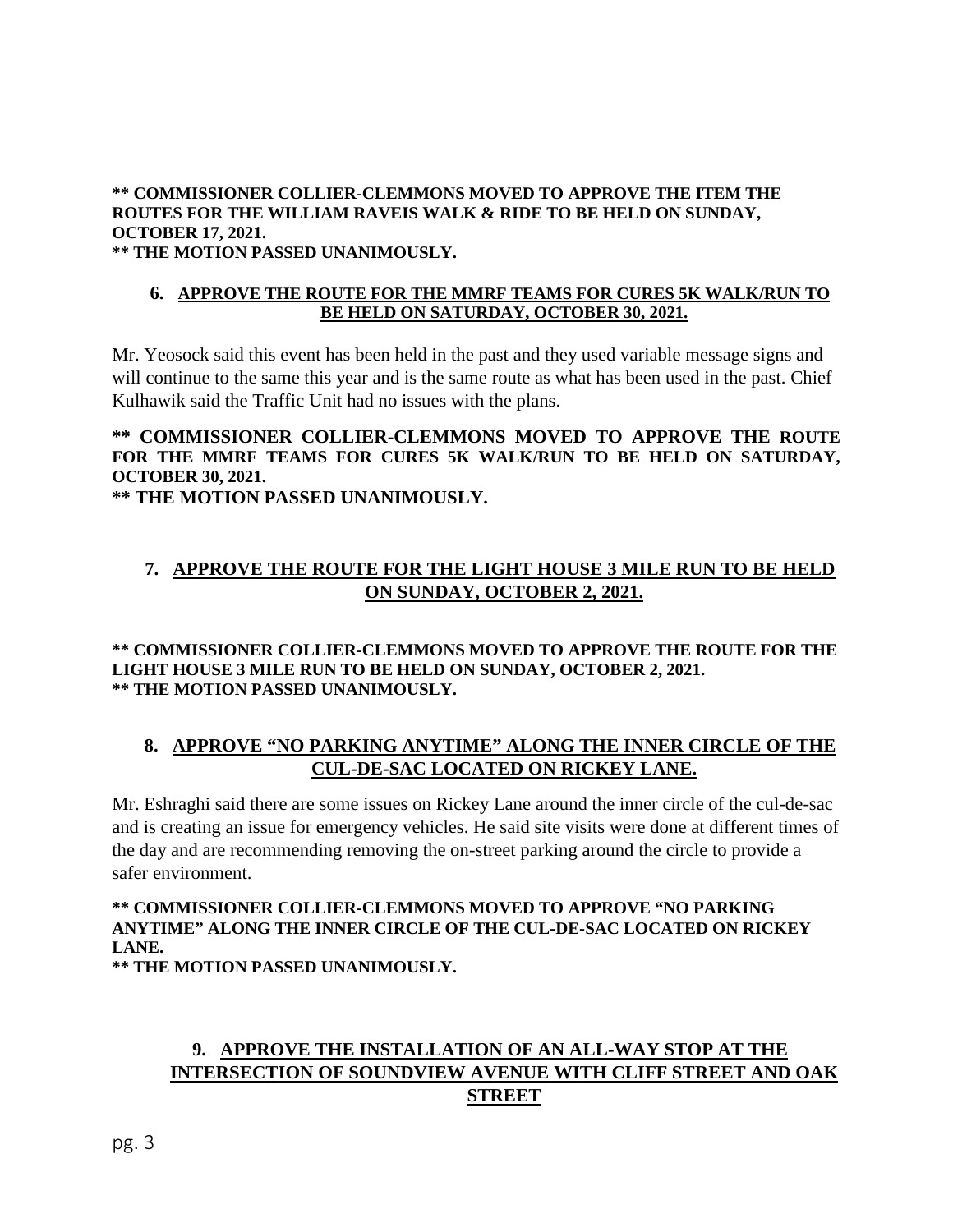Mr. Eshraghi said there are some issues with the pedestrian crossing which goes to the stairs, but everyone parks in front of the stairs which also creates a sight line issue. He said this is the only crosswalk at this location and many site visits were done with the Traffic Supervisor and are recommending an all way stop sign to provide protection in the crosswalk. Mr. Travers said due to the sight line issue he also recommends an all way stop sign.

#### **\*\* COMMISSIONER COLLIER-CLEMMONS MOVED TO APPROVE THE INSTALLATION OF AN ALL-WAY STOP AT THE INTERSECTION OF SOUNDVIEW AVENUE WITH CLIFF STREET AND OAK STREET. \*\* THE MOTION PASSED UNANIMOUSLY.**

## **10. APPROVE A "NO PARKING ANYTIME" ZONE ON THE SOUTH SIDE OF SOUNDVIEW AVENUE FROM ARBOR DRIVE TO CLIFF STREET.**

Mr. Eshraghi said this is part of the solution for the intersection on Soundview Avenue because people are parking in the crosswalk and there is not enough room for cars to park on one side of the street and have a car pass. He said staff is recommending that on street parking be removed from one side of the street and moving the center line to the left which will provide enough room for people to park on one side of the street and still allow enough room for vehicles to pass.

### **\*\* COMMISSIONER COLLIER-CLEMMONS MOVED TO APPROVE A "NO PARKING ANYTIME" ZONE ON THE SOUTH SIDE OF SOUNDVIEW AVENUE FROM ARBOR DRIVE TO CLIFF STREET.**

\*\* **THE MOTION PASSED UNANIMOUSLY.**

# **11. APPROVE A "NO PARKING ZONE" ON THE NORTHERN SIDE ON SOUNDVIEW AVENUE IN FROM OF 23 SOUNDVIEW AVENUE.**

Mr. Eshraghi said this also as part of the solution for the intersection on Soundview Avenue and there are two businesses at this location where the crosswalk is located so staff is recommending a no parking zone to provide a better view for the pedestrians from one side of the street to the other. He said he has sent a letter to the residents and spoke with the business owners and they agreed.

#### **\*\* COMMISSIONER COLLIER-CLEMMONS MOVED TO APPROVE A "NO PARKING ZONE" ON THE NORTHERN SIDE ON SOUNDVIEW AVENUE IN FROM OF 23 SOUNDVIEW AVENUE. \*\* THE MOTION PASSED UNANIMOUSLY.**

# **12. APPROVE THE INSTALLATION OF A CROSSWALK ON THE WESTERN SIDE OF SOUNDVIEW AVENUE AT OAK STREET.**

Mr. Eshraghi said also as part of the solution for the intersection on Soundview Avenue to provide a crosswalk on the other side of the intersection.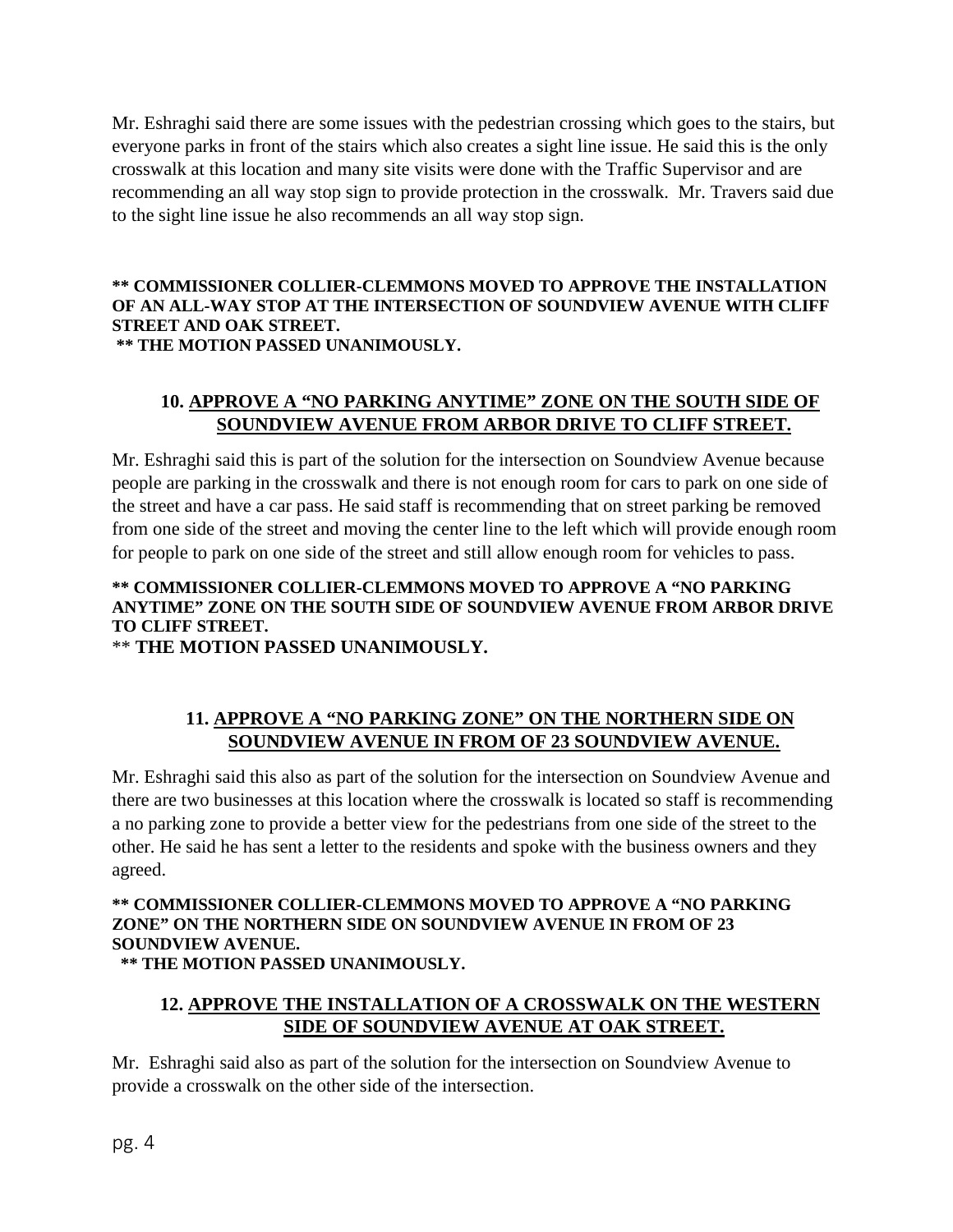**\*\* COMMISSIONER COLLIER-CLEMMONS MOVED TO APPROVE THE INSTALLATION OF A CROSSWALK ON THE WESTERN SIDE OF SOUNDVIEW AVENUE AT OAK STREET. \*\* THE MOTION PASSED UNANIMOUSLY.**

# **13. APPROVE A "NO PARKING DURING PICK-UP (7:30-8:30AM) & DROP OFF (2:30-3:30pm) ZONE ON STRAWBERRY HILL AVENUE BETWEEN TIERNEY STREET AND NATHEN HALE SCHOOL DRIVEWAY.**

Mr. Eshraghi said this is a request from the police department because parents are having difficulty when dropping off and picking up their kids from the school. He said a site visit was done and are requesting a no parking zone during drop off and pick up times between Tierney Street and Nathan Hale School driveway. Mayor Rilling asked if the residents have been notified. Mr. Eshraghi said he has not yet had a chance to notify them, but they all have driveways, so he doesn't see there being an inconvenience for them.

#### **\*\* COMMISSIONER COLLIER-CLEMMONS MOVED TO APPROVE A "NO PARKING DURING PICK-UP (7:30-8:30AM) & DROP OFF (2:30-3:30pm) ZONE ON STRAWBERRY HILL AVENUE BETWEEN TIERNEY STREET AND NATHEN HALE SCHOOL DRIVEWAY.** \*\* **THE MOTION PASSED UNANIMOUSLY.**

#### **14. APPROVE A 15 MINUTE PARKING SPOT IN FRONT OF 12 MOTT AVENUE**

Mr. Yeosock said that a request was received from the Magner's Funeral Home on Mott Avenue to allow a 15-minute parking space. He said a similar thing was done on East Wall Street and thinks this is a fair request.

#### **\*\* COMMISSIONER COLLIER-CLEMMONS MOVED TO APPROVE A 15 MINUTE PARKING SPOT IN FRONT OF 12 MOTT AVENUE. \*\* THE MOTION PASSED UNANIMOUSLY.**

#### **15. APPROVE THE COMSTOCK HILL AVENUE DETOUR PLAN FOR STATE PROJECT 102-296.**

A representative for the project said we plan to do a rehabilitation to the structure and is one of 15 bridges in the state that will be rehabilitated and will need to replace the water membrane which will require the closure of Comstock Hill Road, and there is a planned detour and would like to provide the contractor seven weeks in the summer of 2023 to perform the work. Mr. Yeosock said the residents will be able to get to their homes during the closure. Mayor Rilling asked if the residents have been notified so that they can prepare. The representative said a public information meeting was held in March 2019, where we presented the detour to the public but to his knowledge the residents have not been notified individually, but there is an ongoing project that is at the Route 7 and Route 15 interchange and would be possible to present this through that portal to bring awareness to the project that will begin next spring, and as part of the contract the contractor will be sending notices at least one month prior to the detour. Mayor